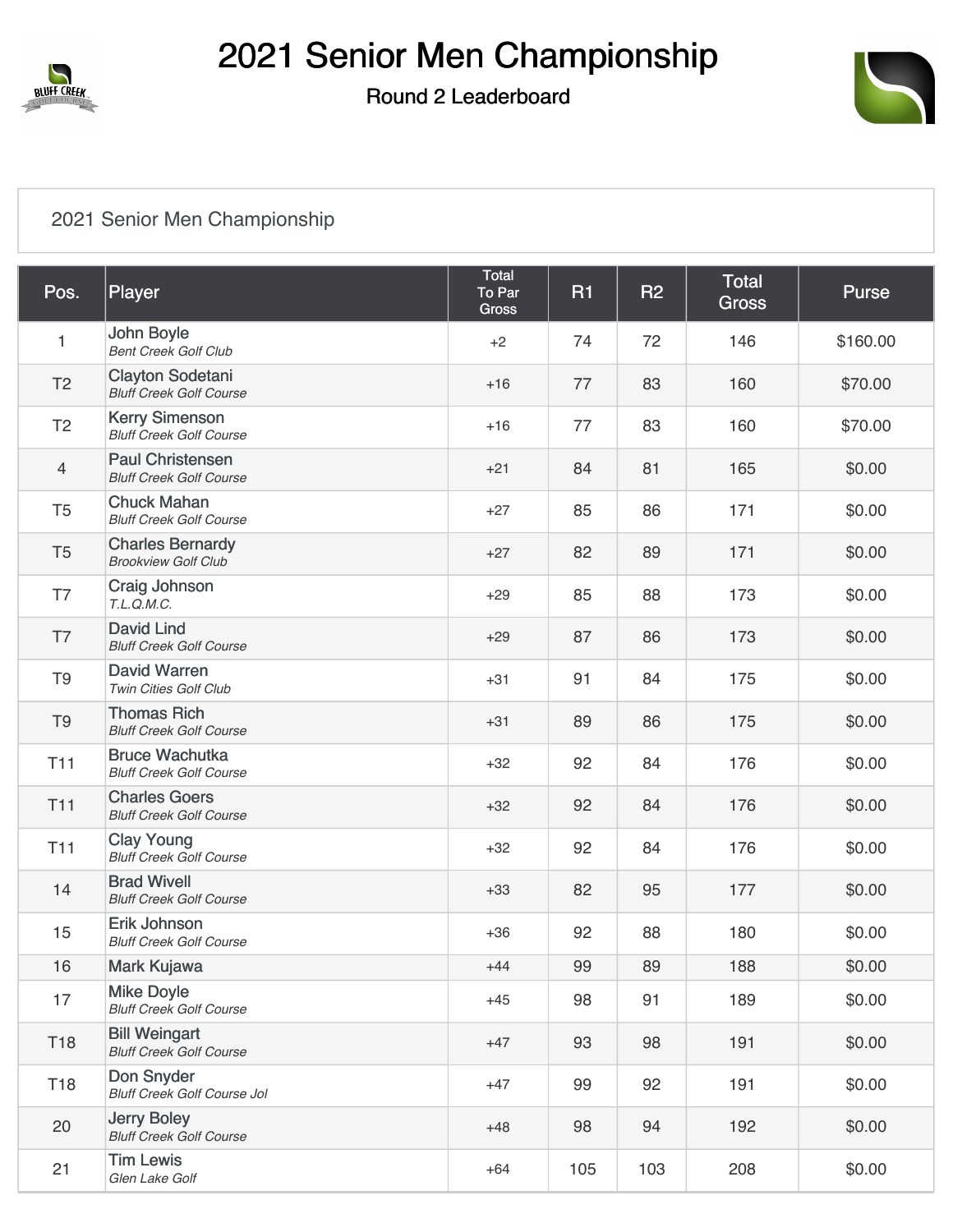

## 2021 Senior Men Championship

Round 2 Leaderboard



Total Purse Allocated: \$300.00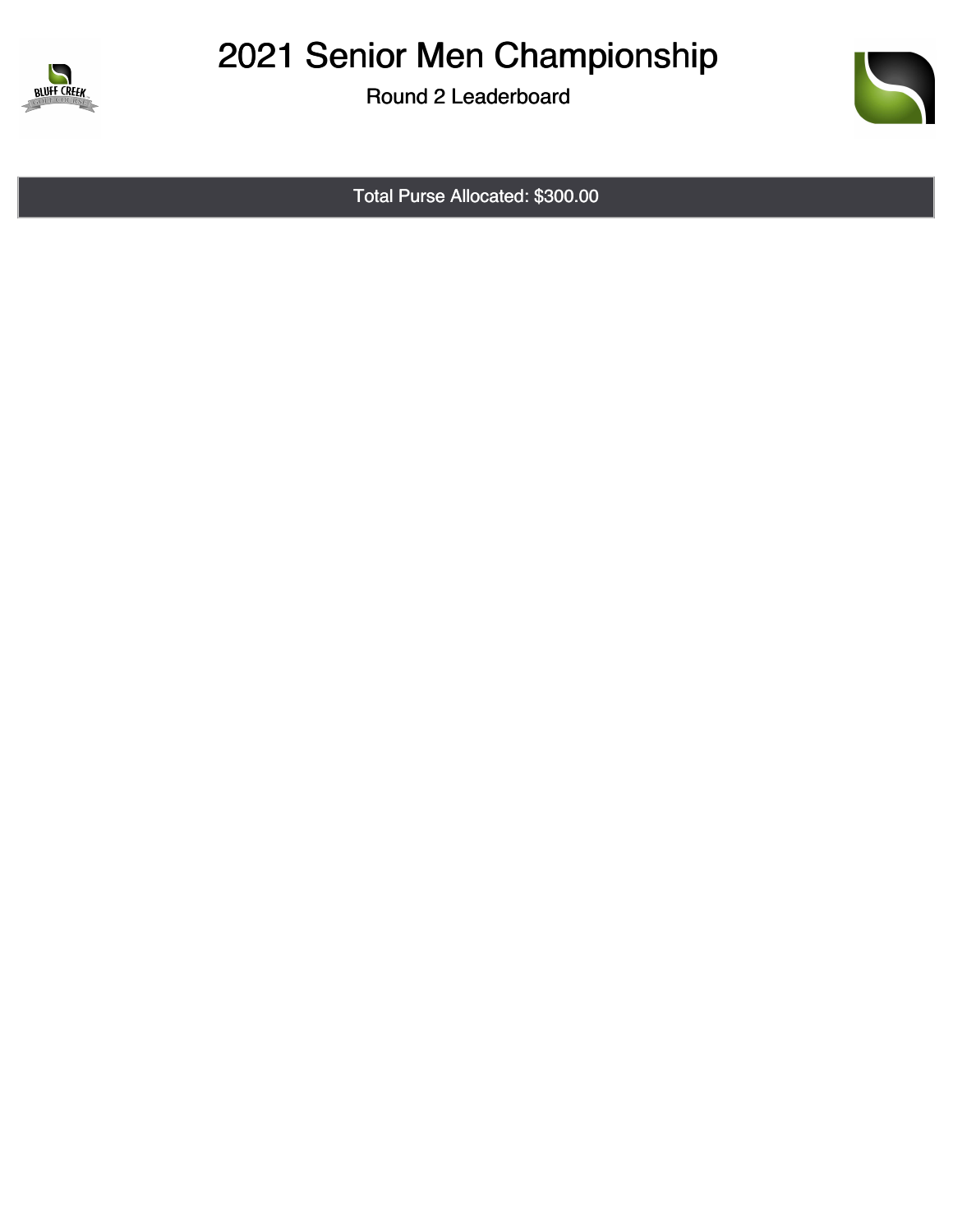



#### [1st Flight Match - 1st Flight](https://cdn2.golfgenius.com/v2tournaments/7705161871036298714?called_from=&round_index=2)

| Player                                               | <b>Skins</b>   | <b>Purse</b> | <b>Details</b>                    |  |  |  |
|------------------------------------------------------|----------------|--------------|-----------------------------------|--|--|--|
| David Warren<br><b>Twin Cities Golf Club</b>         | 3              | \$0.00       | Par on 2, Par on 7, Birdie on 14  |  |  |  |
| David Lind<br><b>Bluff Creek Golf Course</b>         | 3              | \$50.00      | Par on 4, Par on 10, Birdie on 16 |  |  |  |
| <b>Thomas Rich</b><br><b>Bluff Creek Golf Course</b> | $\overline{2}$ | \$0.00       | Birdie on 12, Par on 18           |  |  |  |
| Total Purse Allocated: \$50.00                       |                |              |                                   |  |  |  |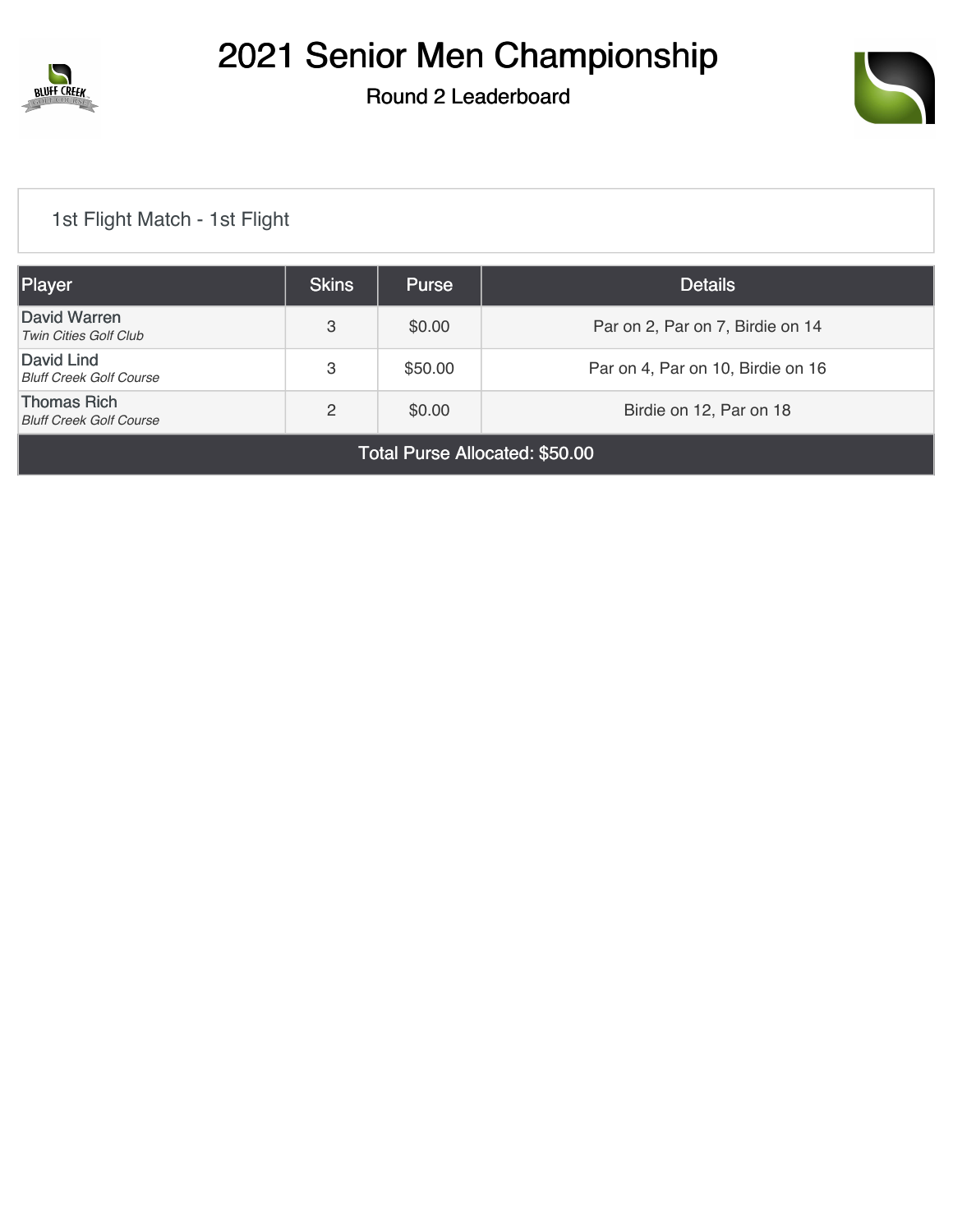



#### [2nd Flight Match - 2nd Flight](https://cdn2.golfgenius.com/v2tournaments/7705162927329818075?called_from=&round_index=2)

| Player                                                                       | <b>Skins</b> | <b>Purse</b> | <b>Details</b>            |  |  |
|------------------------------------------------------------------------------|--------------|--------------|---------------------------|--|--|
| <b>Clay Young</b><br><b>Bluff Creek Golf Course</b>                          | 2            | \$50.00      | Birdie on 8, Birdie on 16 |  |  |
| <b>Bruce Wachutka</b><br><b>Bluff Creek Golf Course</b>                      |              | \$0.00       | Birdie on 10              |  |  |
| <b>Charles Goers</b><br>\$0.00<br>Par on 6<br><b>Bluff Creek Golf Course</b> |              |              |                           |  |  |
| Total Purse Allocated: \$50.00                                               |              |              |                           |  |  |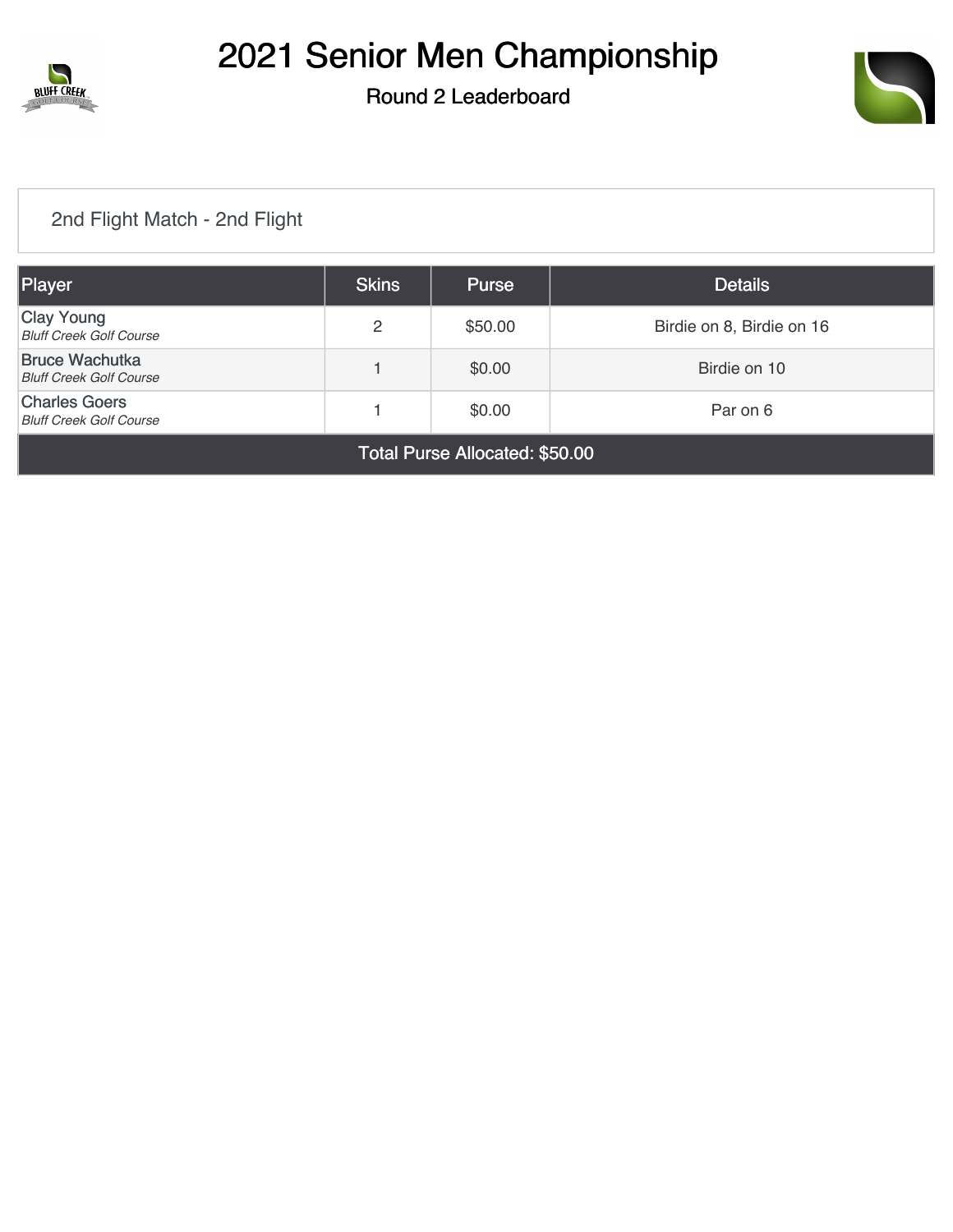



#### [3rd Flight Match - 3rd Flight](https://cdn2.golfgenius.com/v2tournaments/7705163857995544028?called_from=&round_index=2)

| Player                                                                                                   | <b>Skins</b> | <b>Purse</b> | <b>Details</b>                                  |  |  |
|----------------------------------------------------------------------------------------------------------|--------------|--------------|-------------------------------------------------|--|--|
| <b>Mike Doyle</b><br><b>Bluff Creek Golf Course</b>                                                      | 4            | \$50.00      | Bogey on 5, Par on 6, Birdie on 13, Bogey on 18 |  |  |
| Jerry Boley<br><b>Bluff Creek Golf Course</b>                                                            | 3            | \$0.00       | Bogey on 1, Birdie on 12, Bogey on 17           |  |  |
| <b>Bill Weingart</b><br>\$0.00<br>3<br>Par on 4, Bogey on 9, Par on 16<br><b>Bluff Creek Golf Course</b> |              |              |                                                 |  |  |
| Total Purse Allocated: \$50.00                                                                           |              |              |                                                 |  |  |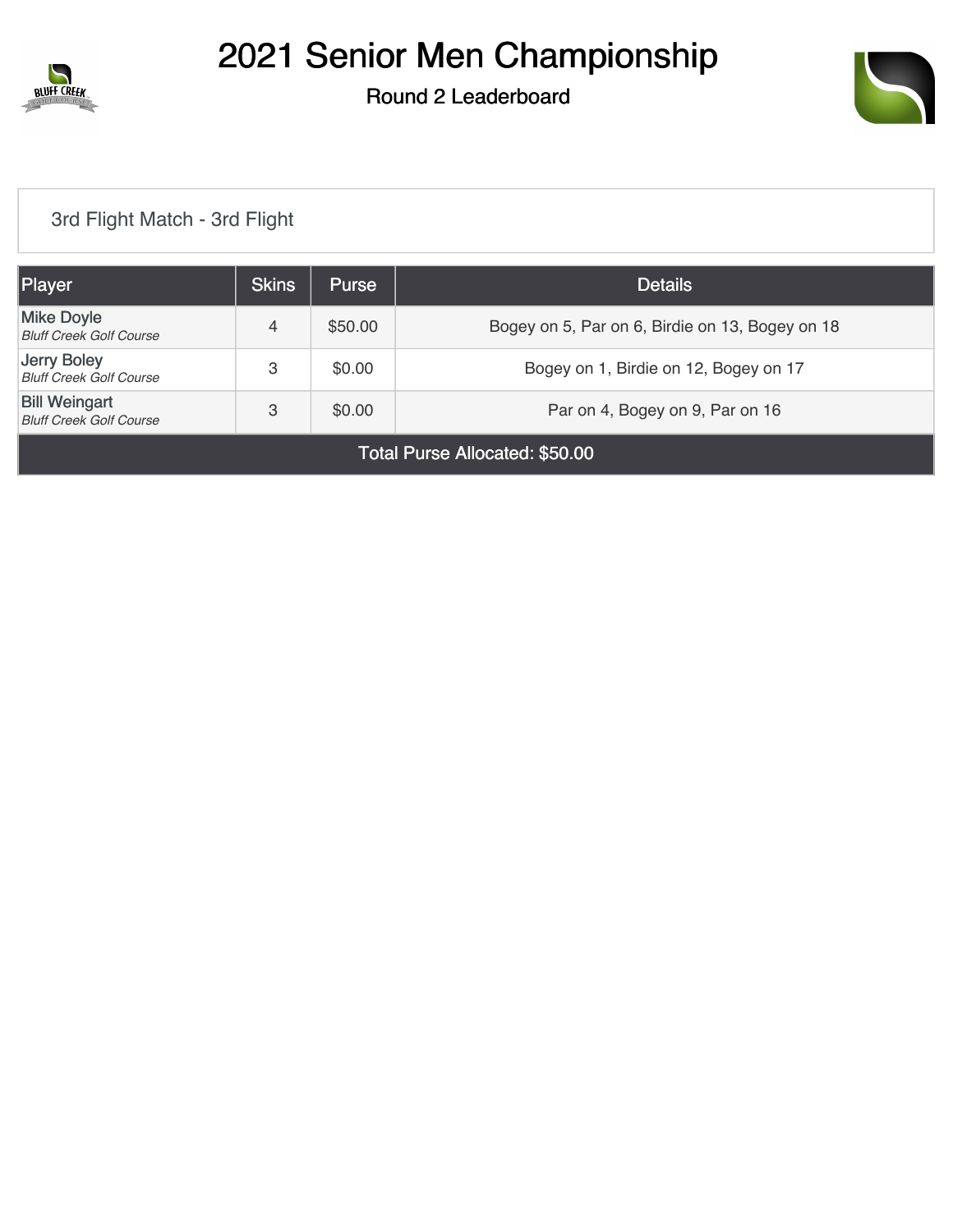

## 2021 Senior Men Championship

### Round 2 Leaderboard



#### [4th Flight Match - 4th Flight](https://cdn2.golfgenius.com/v2tournaments/7705164623204365790?called_from=&round_index=2)

| Player                                           | <b>Skins</b> | Purse   | <b>Details</b>                                             |  |
|--------------------------------------------------|--------------|---------|------------------------------------------------------------|--|
| Mark Kujawa                                      | 5            | \$50.00 | Bogey on 2, Bogey on 5, Bogey on 6, Bogey on 13, Par on 17 |  |
| Don Snyder<br><b>Bluff Creek Golf Course Jol</b> | 4            | \$0.00  | Par on 1, Birdie on 8, Par on 9, Par on 12                 |  |
| <b>Tim Lewis</b><br>Glen Lake Golf               | っ            | \$0.00  | Bogey on 10, Par on 18                                     |  |
| Total Purse Allocated: \$50.00                   |              |         |                                                            |  |